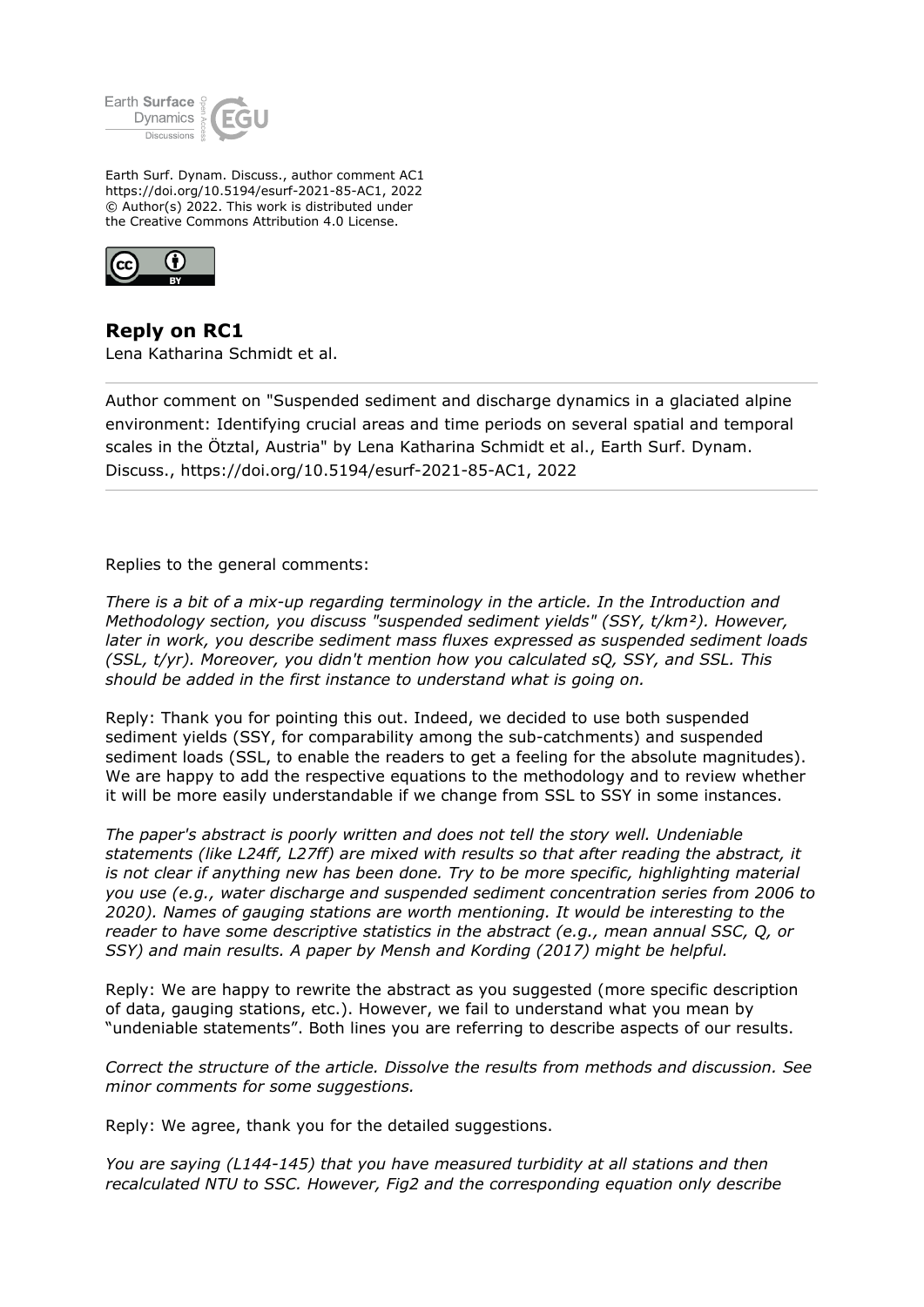*lower distribution bounds (0-20 SSC or 0-10 NTU). From Supplementary materials(Vent\_Q\_SSC), I can see that SSC increased up to 1000 g/l. How did you calculate suspended sediment concentration for values above 20 g/l? Using the same equation for extrapolating the linear model to a high-value area usually leads to significant errors and uncertainties. This case should be corrected and critically discussed. This is the weakest part of the research, questioning your conclusions.*

Reply: Thank you for this valuable comment, which highlights that we apparently did not make our description clear enough. Firstly, we only refine the calibration of turbimetry at one station (Sölden) and use data provided by the Hydrographic Service of Tyrol for the other two gauges. Secondly, the output given by the turbidity probe in Sölden is already in (tentative) concentration units, i.e. (m)g/l (not NTU), but had to be recalibrated to the actual concentrations using samples. Thirdly – and perhaps most importantly – SSC in Fig. 2 is given in **g/l** (and refers to the station Sölden, see figure caption) while SSC in the supplementary file you refer to is in **mg/l** (and refers to the station Vent) as stated in the metadata. This should resolve your remark about extrapolation. We will improve the description in lines 144 ff. to be more clear.

*The second weakest point of your research is the visual identification approach of the strongest sediment flux events. This approach is described by you too vague. I insist on adding some criteria, and event statistics. Addinf og descriptive statistics of all Q (m³/s), SSC (g/l) and SSL (t/event) events will help us (readers) to understand was is «strongest» mean.*

Reply: Thank you for this comment. We agree that the visual approach may seem somewhat subjective, but we have put considerable thought into how to best identify suspended sediment events. Unfortunately (and as you also point out in your comment on hydrograph demarcation later on), it is not straightforward to automatically identify events. Due to the considerable intra-annual variation in SSC, a threshold-based approach would overlook events early in the year, which stand out against concentrations or yields that occur that time of the year, but with absolute concentrations or yields much smaller than during summer. In turn, monthly thresholds are problematic because interannual differences are high. To program our logger for sampling, we came up with an event detection routine (as briefly outlined in line 161 f.) considering the concentrations in the days ahead and the increase in concentrations, which worked well enough to sample events, but which is unsuitable for complete event identification. For instance, we observed that the occurrence of one event masked the detection of subsequent events in the days after, which disqualifies this approach for the problem at hand. Similarly, the beginning and end of each event are not easily put into a formula, as not all events do show clear points of inflection before and after the peak. Thus, we came to the conclusion, that visual identification (i.e. expert opinion) is the most straightforward approach to this problem. We will however improve our description on which criteria guided the delineation. We already describe the identified events with respect to Q and SSL in lines 431f (and your comment brought to our attention that the superscripts (e.g.  $6*10^6$  to  $13*10^6$  m<sup>3</sup>) were lost due to formatting, we will correct that as well).

*I understand that there is some evidence that the sediment load at the stations is simultaneously changing. However, what about water runoff? Figure 7 shows that the mean annual Parde's coefficient for Soelden and Tumpen varies equally. Why does Vent stand out like this? It would be interesting to compare the water runoff with the snowfree area too. However, the visual technique you use in Figure 8 requires some quantification. Maybe compare the week of the year of the beginning of the increase in sediment load and water runoff (i.e., the inflection point) with the beginning of the snowmelt at different elevations for different years?*

Reply: The difference in Pardé coefficients is due to the higher elevation of gauge Vent (as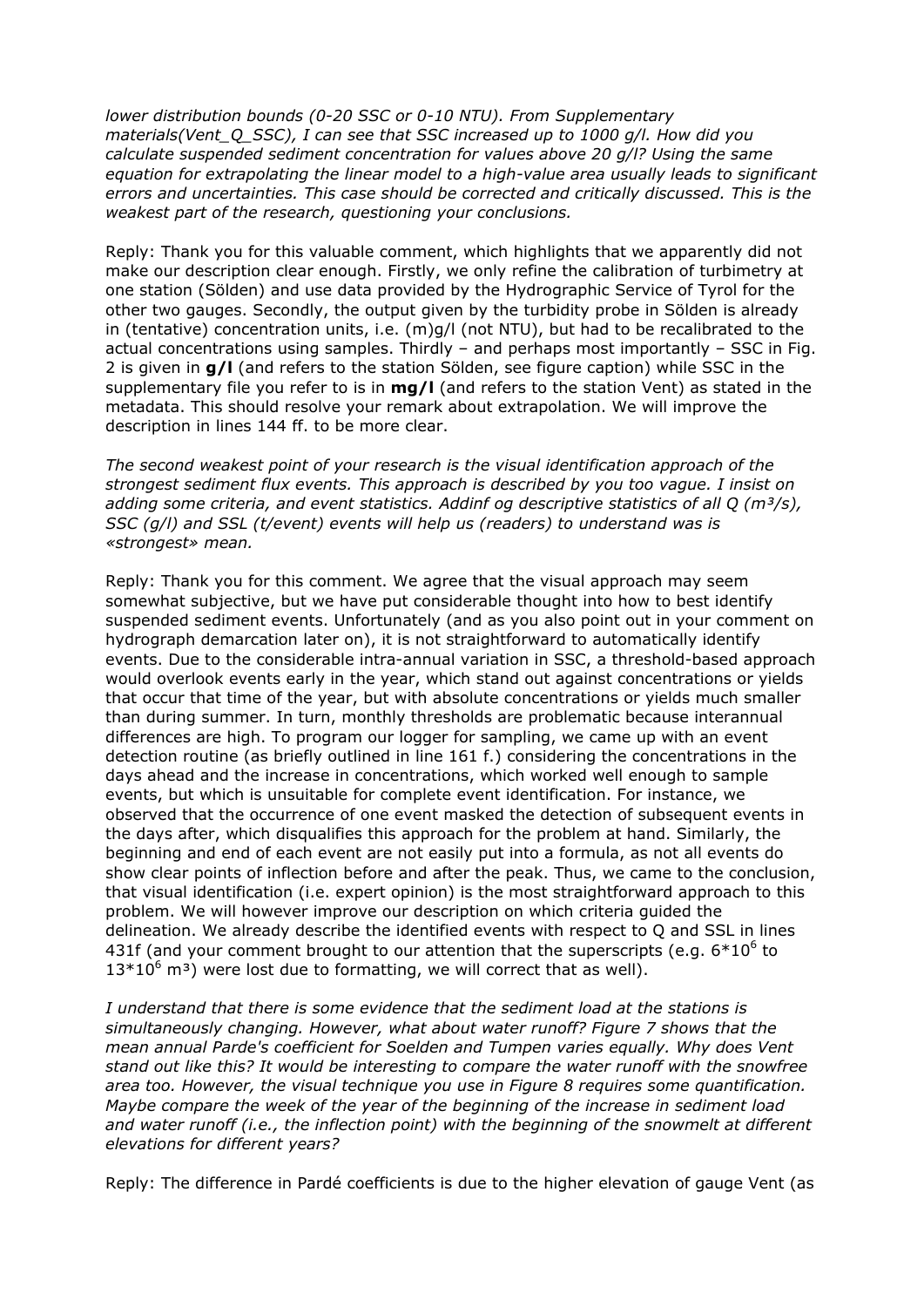we explain in L 366 to 375) and was not surprising given the existing knowledge on this (e.g. Gattermayr, 2013; Kormann, 2016; Weber and Prasch, 2016; as cited in the manuscript).

The respective figure shows mean annual cycles. As such, we do not think somewhat soft features such as "increase in sediment load" should (nor could) be precisely pinpointed to specific week. Therefore, we propose to leave the comparison on the qualitative level.

Replies to specific comments and technical corrections:

*L128-129 — The sentence is unrelated to the rest of the text. What slope is meant? I guess catchment slope like the one from Table 1. Consider removing or improving the phrase. Personally, I find it redundant here.*

Reply: Thank you for this detailed comment, we will remove the sentence.

*L130 — I don't understand where the footnotes in Table 1 are headed. Is it like sources of the data used for calculations? Then additional column named «Data Sources» with references may be the better way of presenting. Otherwise, consider moving the phrase from the Title to the Table's bottom (or footnote).*

Reply: Thank you for this comment, we understand. Indeed, the footnotes are headed towards the data sources. We chose not to add an extra column, since the table already is quite wide and the data sources are the same for several entries, so a data sources column would include a lot of repetition. We will move the data sources to a footnote at the bottom of the table, as commonly handled in other tables in the journal.

*L151 — You said (L151) that 2019-2020 data are preliminary. Why? What makes it preliminary? Is it needed to be checked by authorities?*

Reply: Indeed. We received data of the stations Vent and Tumpen from the Hydrographic Service of Tyrol, who quality check the data eventually. That has not happened for the data of 2019 and 2020. We will specify this more clearly here.

*L206 — The first mentioning of the SSY «…we visually identified SSY peaks…» needs abbreviation decoding. Moreover, I suppose you meant SSC here.*

Reply: Thank you, we will add the explanation. However, we did indeed mean SSY, since our analysis is aimed at identifying the events with the highest sediment output.

*L144-145 — I'm just curious what turbidity sensors did you use. E.g., model and Manufacturer*

Reply: The sensors are Solitax sensors by Hach at all gauges. We will add that to the description in the manuscript.

*L156 — Again, please mention the model and manufacturer of the automatic sampler*

Reply: Thank you, we will add that. It is a P6 L Vacuum by MAXX.

*L175 — write it like an equation*

Reply: We will add the respective equation.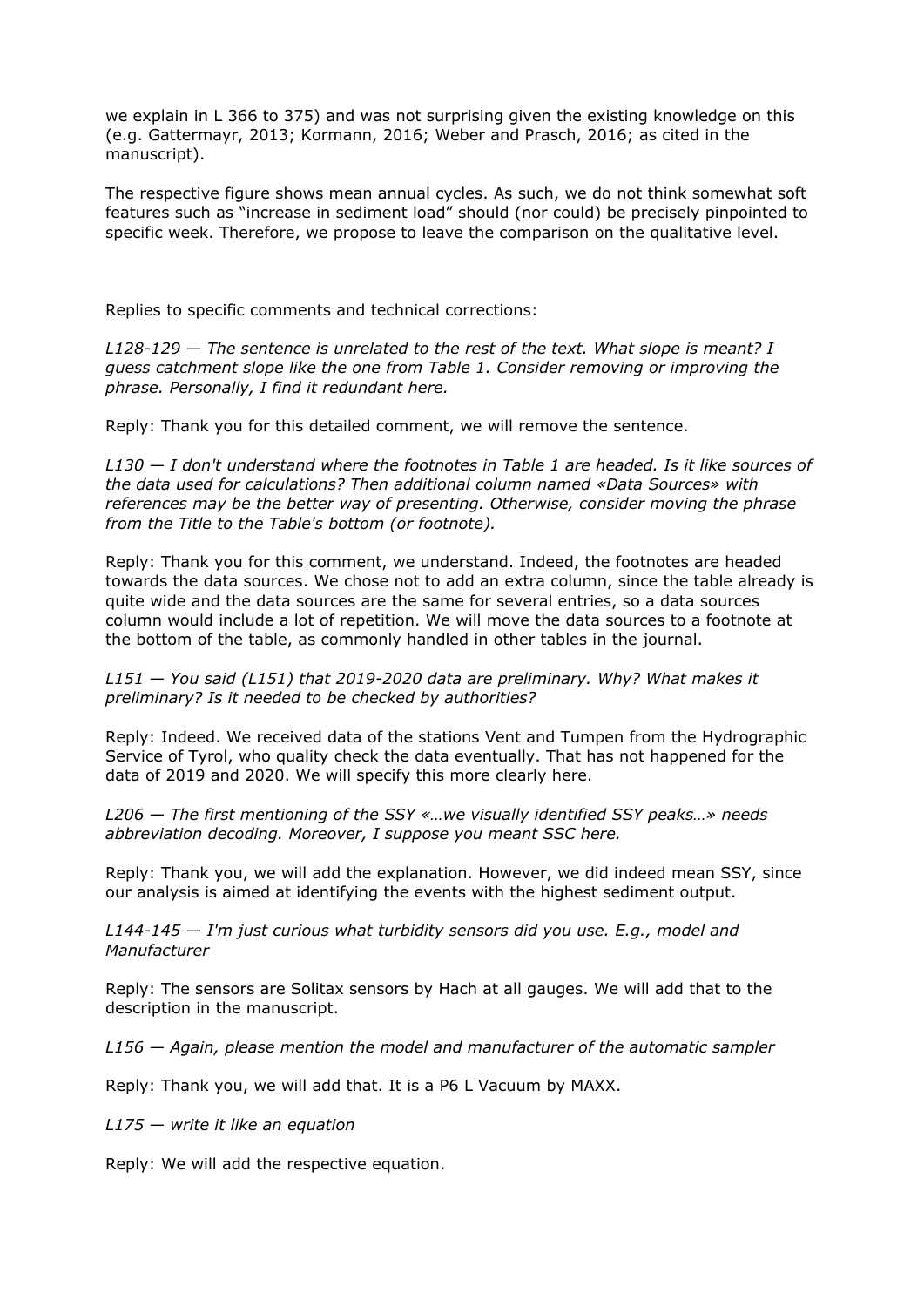## *L180 — I'm surprised with the Turbidity dimension. Shouldn't it be NTU or FTU?*

Reply: We understand the confusion since many turbidity probes give results in units of NTU or FTU. However, as mentioned above, the raw data of the turbidity probe used here are already given in concentration units as a preliminary calibration happens within the sensor – yet still need to be calibrated with concentrations from a sufficient number of samples.

*L196 — Please, explain why did you choose a 3 mm threshold. Indeed, you are correct to note that 3 mm is not enough to consider an event as erosional (Renard et al. (1997) suggested a 12.7 mm threshold, for example). Nevertheless, at the same time, it seems that we should separate the snow from the rain more by the air temperature. And that threshold, according to the 2018 study (Jennings et al., 2018) for Tumpen, should be around 1.5 °C, not 0 as you used.*

Reply: We agree that the temperature threshold should be changed, thank you for the very helpful reference. However, this will not change the analysis result, since temperature is in fact >1.5°C in all cases.

However, the identification of precipitation events is more intricate. Our precipitation data are point measurements at the gauge in Vent and we know that precipitation within the almost 100 km² catchment above the gauge can be highly variable and is affected by the topography. On the one hand, this is reflected in the precipitation gradient (e.g. L113f.) of about 5% per 100m. Assuming this would be applicable to individual events, a 12.7 mm precipitation event in front of the Vernagtferner glacier at about 2850 m elevation would correspond to about 6.7 mm at the gauge in Vent at roughly 1900 m. This is also reflected in the differences in mean annual precipitation (L303ff: "The mean annual precipitation recorded close to the Vent gauge is 666 mm while areal precipitation of the whole catchment is estimated between 1200 and 1500 mm, and for the 11.4 km² Vernagtferner sub-catchment […] even 1525 to 1900 mm are reported"). Thus, we can generally expect the precipitation measured in Vent to be a lower bound of precipitation falling in the entire (sub-) catchment. Adding to this, considering the possibility of rain on snow events and fluvial erosion, we doubt that the Renard threshold can be meaningful here. Instead, we used the hydrograph shape as additional information (as described in L198f) and used the low threshold of 3mm. We will improve the explanations.

*L200-205 — some additional visualization may be helpful. The hydrograph demarcation by water sources is a very discussable topic, and your way to demarcate it is a bit complex.*

Reply: Thank you for this helpful comment. We understand that this part needs more explanation. We have prepared a visualization suggestion (see page 1 in Supplement.pdf; a schematic diagram of an event in 2020). However, any visualization can only be exemplaric and will fail to describe all possible types of events. Thus, we believe that it would be more helpful to improve the description in the text (as mentioned above). For example, it is very insightful that you are referring to hydrograph demarcation, when we are aiming at SSY events, so we will make this more clear.

*L239-242 — This chunk belongs to the Methods section*

Reply: Thank you. We intentionally placed this paragraph here so that readers would not have to jump back to the methods to understand the graph that follows. However, we agree that we need to describe this in the methods. We will reduce the paragraph here and add the description to the methods.

*L254-261 — While this part is a discussion.*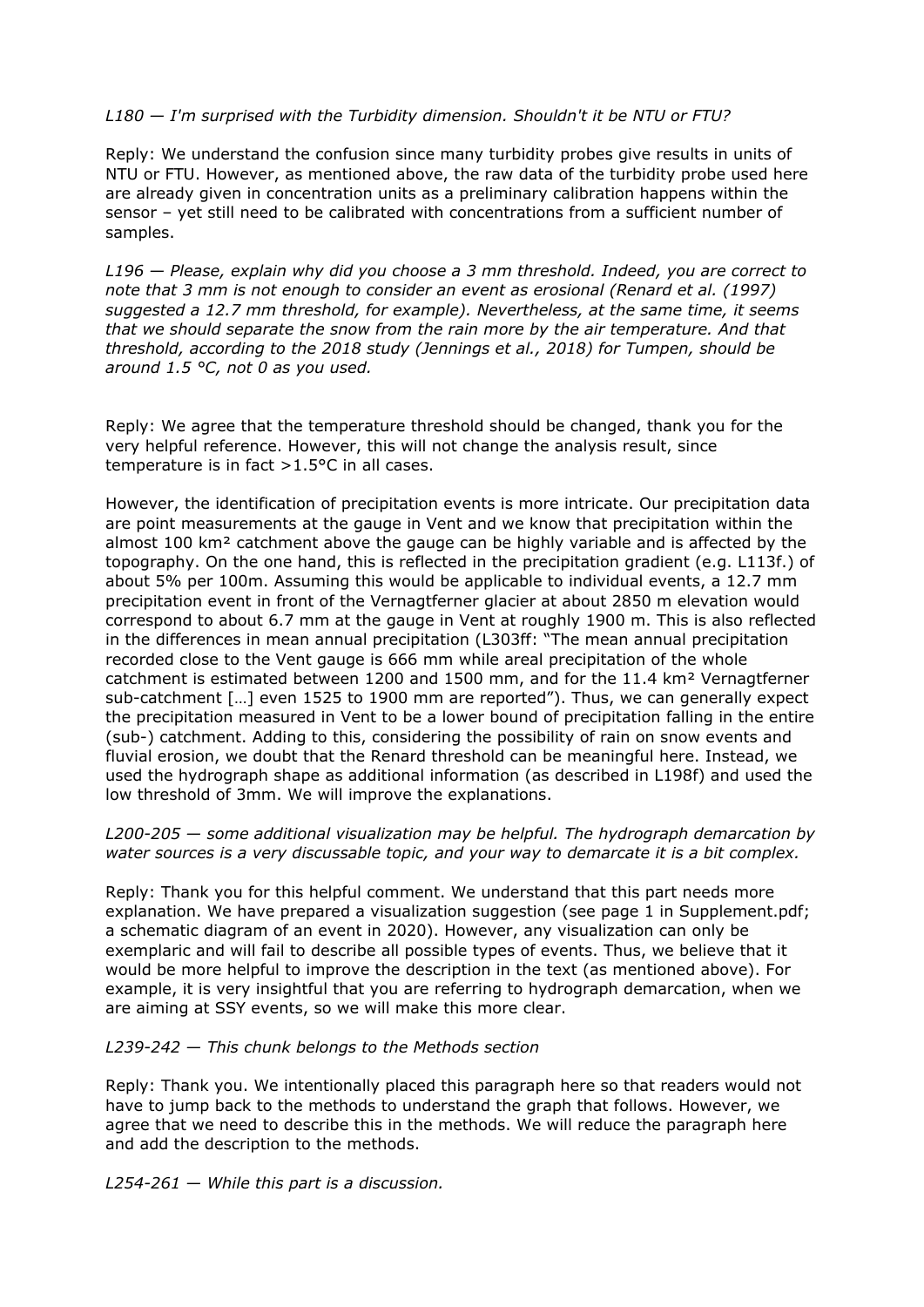Reply: Thank you, we will move this part to an appropriate place in the discussion.

*L249 — Mean annual discharge per area or specific discharge? I suggest using the same wording in the whole paper. Otherwise, it is confusing. Moreover, mm/a is it mm per annum? It is more common to write mm/yr or mm/year*

Reply: Thank you for this detailed remark. We will harmonize the wording and change the units to mm/yr.

*L284-289 — This is a discussion*

Reply: We agree and will move this to the discussion.

*L291 — Are both p-values equal to 0.001? This is surprising considering the various scattering in Fig4.*

Reply: Indeed, the p-values are <-2.2e-16 and 0.001857. Thus, both are (well) below the significance level (commonly denoted as α) of 0.01 (not 0.001, this is not a common significance level and was a typing mistake). We will add that in the form of "(significance level  $a = 0.01$ " for clarification.

## *L297ff — This is a discussion*

Reply: We agree and will move this to the discussion. As a result, section 3.3 will be very short, so we will merge sections 3.3 and 3.4.

*L341ff — It is necessary to add the corresponding section in Methods. How did you calculate Parde coef?*

Reply: Thank you, we agree that this is missing in the methods. However, as we switched to % of annual runoff (see comment on figure 7 below), this is now obsolete.

*L411 — This is a discussion*

Reply: We are sorry, in the version we submitted L411 is the heading of section 3.8. We assume that is not what you meant.

*L434 — sediment load not yield, I guess*

Reply: Yes, thank you for the attentive comment. We will adjust that.

*L473ff — you have already mentioned your aim in the Introduction*

Reply: That is correct, however we intentionally repeated it here to make reading easier. We suggest to adjust the first paragraph to rather summarize the important findings from the results section as suggested by Mensh and Kording (2017).

*Fig4. These are exciting results, but I'm not sure that linear regression is the right way to analyze the SSY-Glacier area relationship in your case. Or maybe I understand your graph wrong because of the legend absence. First of all, you should mention that you hypothesize that the glacier area didn't change significantly during 2006-2020. However, from table 1, we know that this is not true (up to 6 % for less than ten years). I guess that the actual distribution of sQ and SSY along the glacier area would be different if you compare yearly SSY with yearly glacier area. The plot like on Figure 4 can make sense only if you compare mean annual values for 2006-2020 with the mean annual glacier area for 2006-2015. That will make your plot look less significant (i.e., only 5 points) but will*